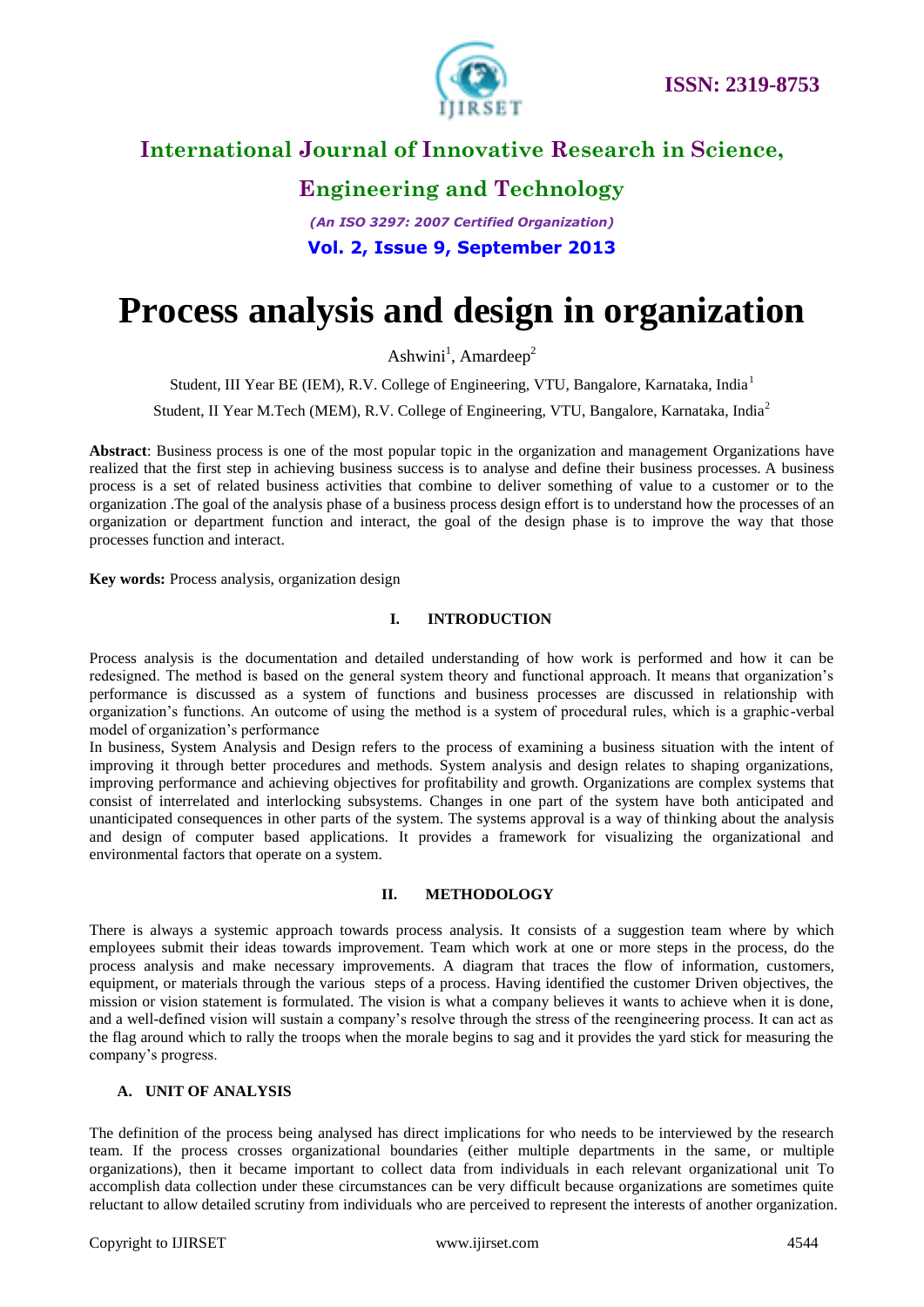

### **International Journal of Innovative Research in Science,**

### **Engineering and Technology**

*(An ISO 3297: 2007 Certified Organization)* **Vol. 2, Issue 9, September 2013**

Although it may not always be possible to fully verify process descriptions under these circumstances, it is important to get at least some descriptive information concerning all the major activities in a process.

### **B. PROCESS CHARTS**

An organized way of documenting, the activities performed by a person or group of People at a work station, with a customer, or on Materials.

Five categories of process charts:

- Operations that change create or add something.
- Transportation (materials handling): Moving something
- Inspection: Checking or verifying something.
- Delays: Time spent awaiting further action.
- Storage: When something is put away until a later time

| SI <sub>NO</sub> | <b>PROCESS</b>                          | <b>SYMBOL</b> |
|------------------|-----------------------------------------|---------------|
|                  | Operation<br>It represents an<br>action |               |
| 2                | Storage<br>Finished goods               |               |
| 4                | Transport                               |               |
| 5                | Inspection                              |               |

#### **C. EVALUATING PERFORMANCE**

- Checklist: A form used to record the frequency of occurrence of certain service or product characteristics related to performance.
- Histogram: A summarization of data measured on a continuous scale, showing the frequency distribution of some quality characteristic (the central tendency and dispersion of the data).
- Bar chart: A series of bars representing the frequency of occurrence of data characteristics measured on a yesor-no basis.
- Pareto Chart: A bar chart on which factors are plotted in decreasing order of frequency along the horizontal axis.

The design frame work for process analysis for any organization shown in below figure